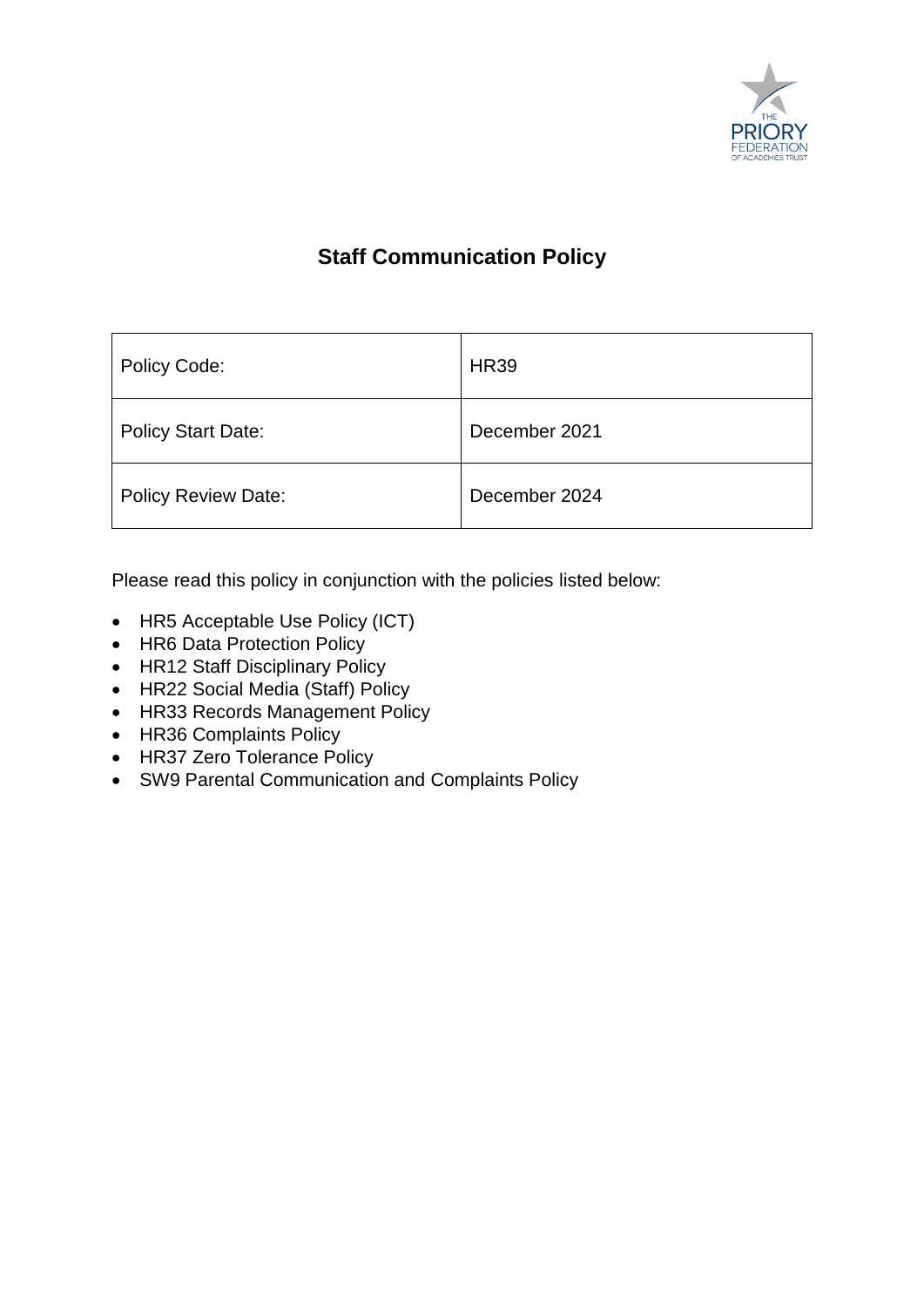

#### **1 Policy Statement**

- 1.1 The policy outlines The Priory Federation of Academies (The Trust's) expectations with regards to all types of staff communication, both internal and external. Good communication is much more than the exchange of information. It is through effective and interactive communication that information is transmitted, understanding is developed and shared, trust is built, confidentiality respected and action coordinated. Communication includes not only the message but also how that message is communicated. Good communication promotes partnership.
- 1.2 References to the Trust or Academy within this policy specifically include all primary, secondary and special academies within the Trust, as well as the Early Years setting at the Priory Witham Academy, Priory Apprenticeships and Lincolnshire SCITT.
- 1.3 This policy does not form part of any member of staff's contract of employment and it may be amended at any time.

#### **2 Roles, Responsibilities and Implementation**

- 2.1 The Pay, Performance and HR Committee has overall responsibility for the effective operation of this policy and for ensuring compliance with the relevant statutory framework. This committee delegates day-to-day responsibility for operating the policy and ensuring its maintenance and review to the Director of Human Resources.
- 2.2 Leaders and Managers have a specific responsibility to ensure the fair application of this policy and all employees are responsible for supporting colleagues and ensuring its success.
- 2.3 All communications must comply with the Equality Act 2010 and UK-GDPR.

#### **3 Aims**

- 3.1 To ensure efficient and effective communication between all stakeholders.
- 3.2 To ensure communication:
	- Keeps all stakeholders well informed.
	- Is open, honest, ethical and professional.
	- Is actioned within a reasonable time, taking into account directed time/working hours.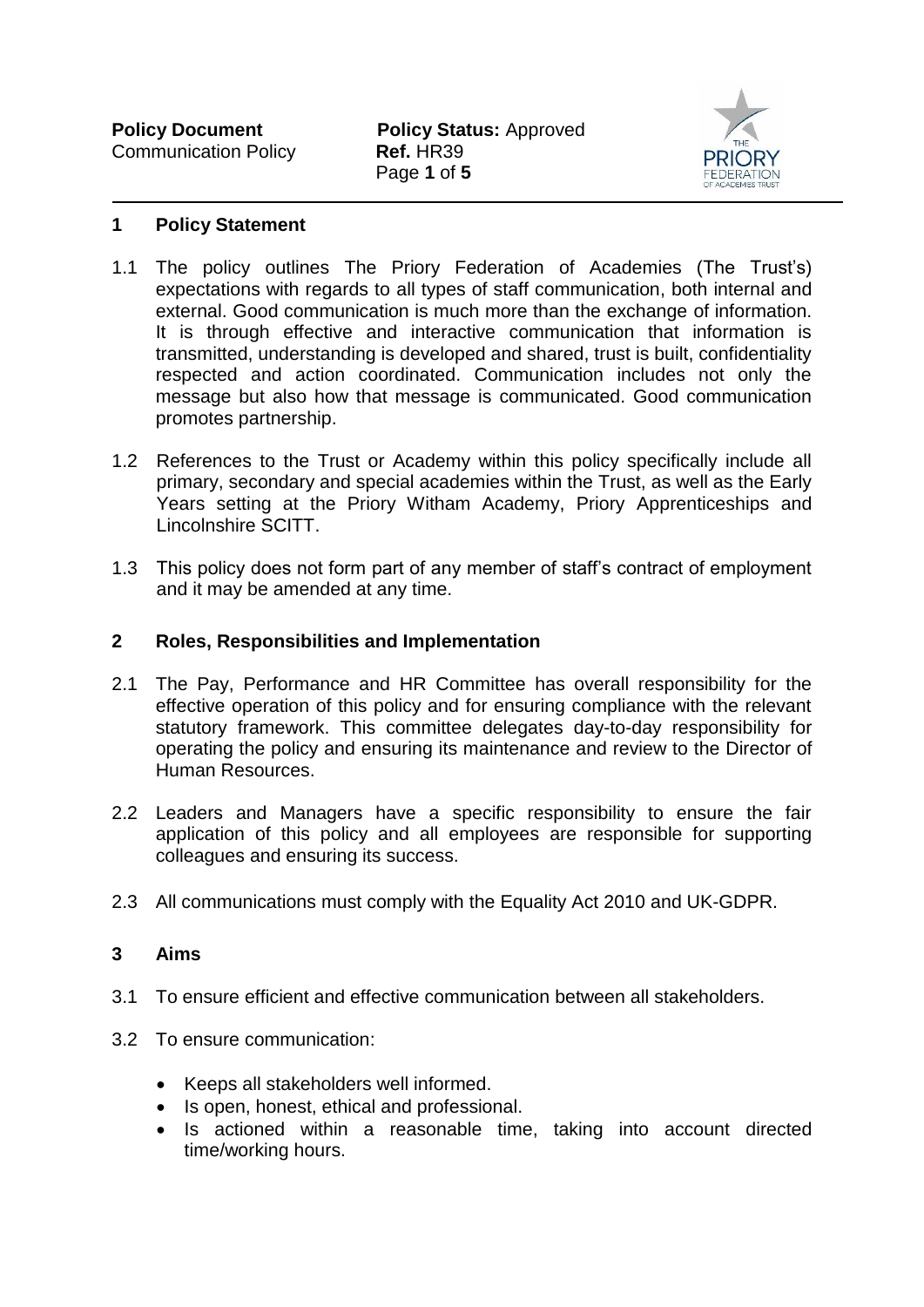

- Utilises the most effective and appropriate methods of communication for the context, message and audience.
- Takes account of relevant Trust policies.
- Is compatible with the Trust's values and ethos.
- 3.3 To ensure work and home boundaries are respected.
- 3.4 To promote a culture of open two-way communication and to listen to feedback and comments from all staff.

## **4 Internal Communication**

- 4.1 The Trust will ensure information is made available to staff in a timely manner and via appropriate channels.
- 4.2 Staff have a responsibility to communicate regularly with each other, to ensure information is available and understood within the context of their working environment and classroom
- 4.3 Internal communications may take various forms, such as, but not limited to:
	- briefings;
	- meetings, online or face to face;
	- emails:
	- intranet communications:
	- letters sent home to staff from the Academy/setting/Trust.
- 4.4 Formal meetings should be structured, with notes taken and, where applicable, members invited to contribute to the agenda.
- 4.5 Each Academy/setting will set its own protocol for how information is communicated to staff, e.g. what information should be sent via email, in a bid to reduce unnecessary communication.

### **5 External Communication**

- 5.1 Staff should communicate, wherever possible, with parents/carers in person or by phone about pastoral matters (including concerns about physical or mental health) and behaviour issues. If emails are used it is advised that the content is checked by another member of staff to ensure there is no potential for misinterpretation. Records should be kept of all pastoral communication, in line with the relevant academy system/process.
- 5.2 If staff are contacted by parents/carers by email during the evening or at weekends, they are not expected to action a response until the next working day.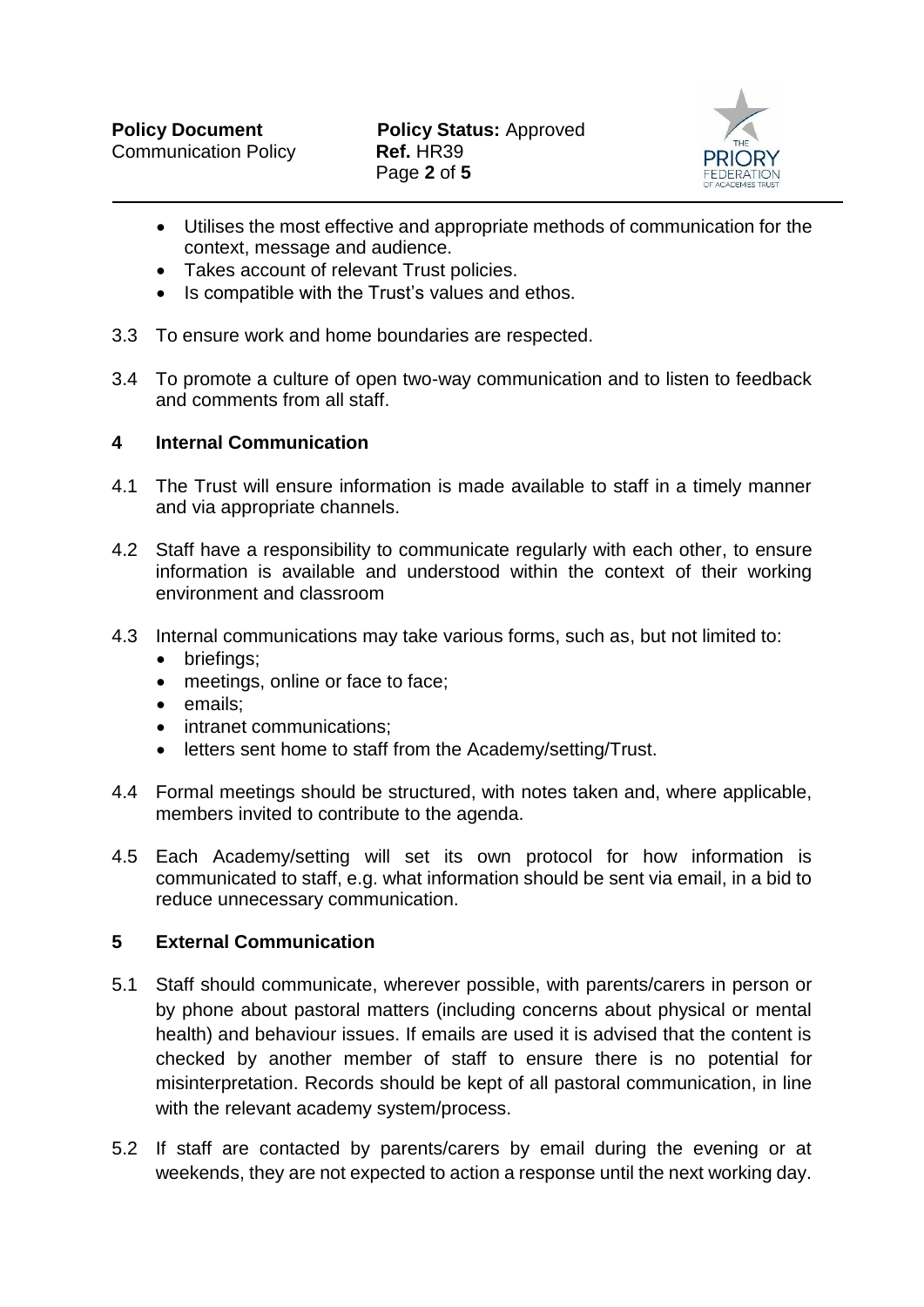

Ideally, contact should be made with parents/carers via the telephone so that a discussion can be had. However, in the event of an emergency, staff may be required to contact parents/carers at the weekend/out of hours.

- 5.3 The Trust may use the following methods to communicate with external stakeholders:
	- **•** Letters
	- Telephone calls
	- Email or text through the Academy communication system
	- Parents' Evenings
	- Module Grades (Progress Checks)
	- Written Reports
	- Meetings (both formal and informal)
	- Meetings between parents/carers and a member of the Senior Leadership Team (SLT)
	- Trust/Academy website
	- Social media sites/blogs
	- Newsletters
	- Noticeboard outside the Academy

## **6 Trust Expectations of Staff**

- 6.1 The Trust does not expect staff to check their work emails during their personal time; any such action in this regard is wholly a matter of personal choice. Any emails received outside of directed time are not expected to be read, replied to or actioned until the next working day.
- 6.2 All communication should be in line with each Academy/setting's procedures.
- 6.3 All communication should be professional and individuals should always be addressed in line with the Trust's values.
- 6.4 To maintain and protect the reputation of the Trust, staff must direct all potentially sensitive media enquiries to the Trust Communications and Marketing Manager.

## **7 Zero Tolerance**

7.1 The Trust will operate or practise zero tolerance towards any communication sent to/from members of staff which is deemed to be threatening, malicious, offensive, intimidatory, sexist or discriminatory. Please refer to HR37 Zero Tolerance Policy for further information.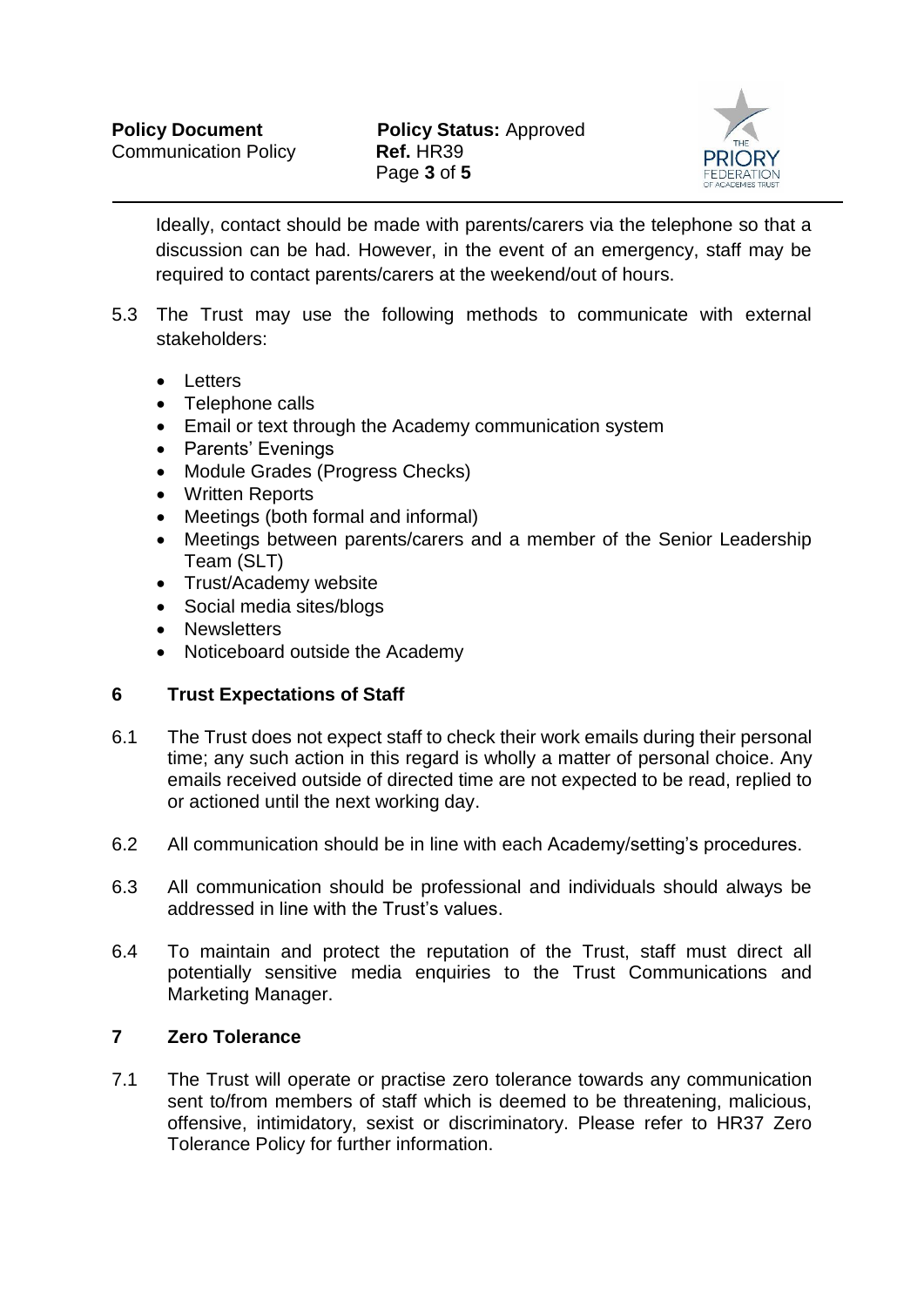

#### **8 Emergency Notifications**

8.1 Any emergency notifications, e.g. Academy closure due to snow, will be communicated to staff as soon as is possible and will be updated on individual Academy websites.

## **9 Policy Change**

9.1 This policy may only be amended or withdrawn by the Priory Federation of Academies Trust.